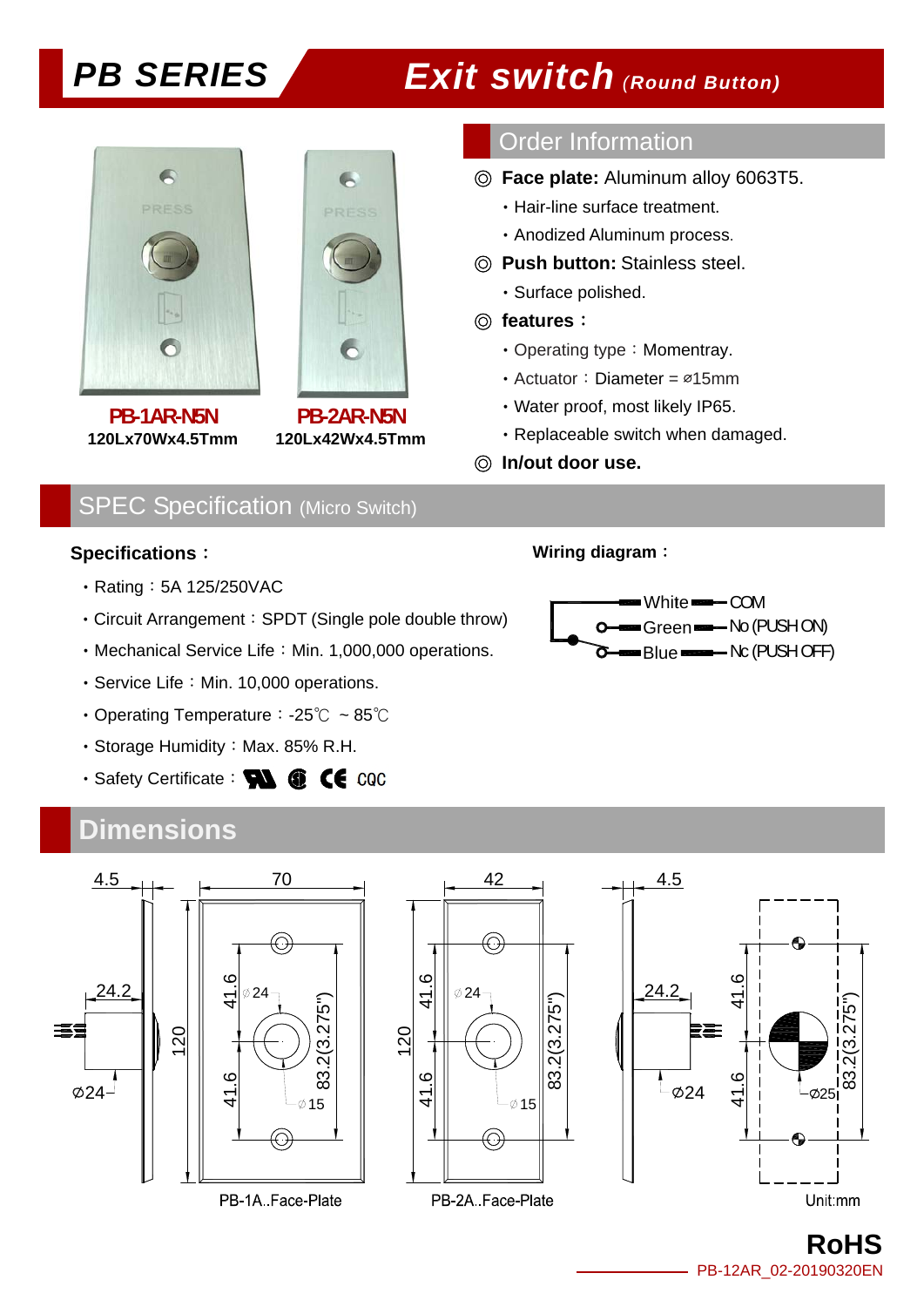

**PB-1AR-N5N 120Lx70Wx4.5Tmm**

## Order Information

- ◎ **Face plate:** Aluminum alloy 6063T5.
	- ‧Hair-line surface treatment.
	- ‧Anodized Aluminum process.
- ◎ **Push button:** Stainless steel.
	- ‧Surface polished.

## ◎ **features**:

- Operating type: Momentray.
- ‧Actuator:Diameter = ∅15mm
- ‧Water proof, most likely IP65.
- ‧Replaceable switch when damaged.
- ◎ **In/out door use.**

## SPEC Specification (Micro Switch)

## **Specifications**:

- Rating: 5A 125/250VAC
- ‧Circuit Arrangement:SPDT (Single pole double throw)
- Mechanical Service Life: Min. 1,000,000 operations.
- Service Life: Min. 10,000 operations.
- ‧Operating Temperature:-25℃ ~ 85℃
- Storage Humidity: Max. 85% R.H.
- · Safety Certificate: **WA @ CE** CQC

## **Dimensions**

## **Wiring diagram**:





**RoHS**  PB-1AR. 02-20190320EN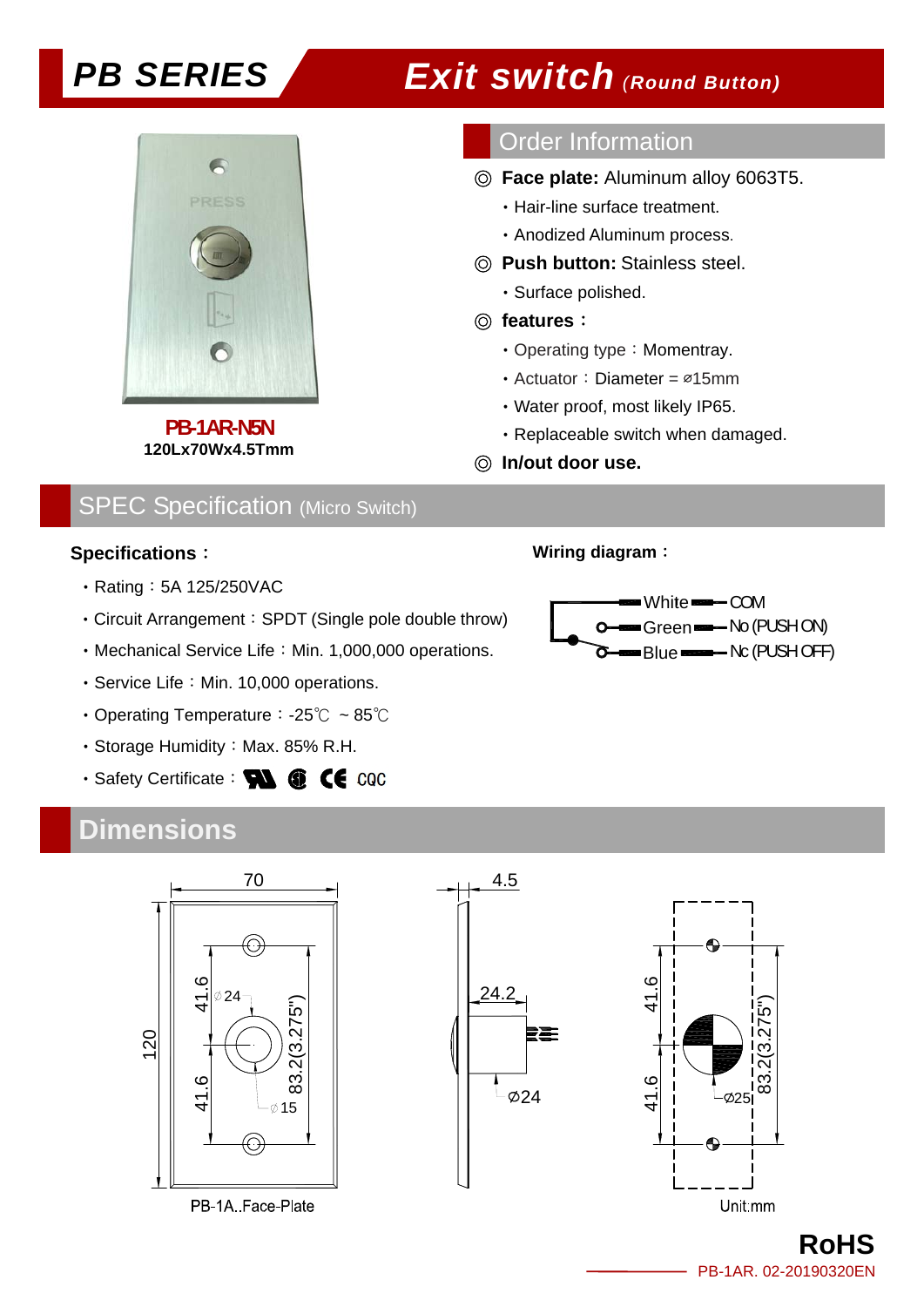

## Order Information

- ◎ **Face plate:** Aluminum alloy 6063T5.
	- ‧Hair-line surface treatment.
	- ‧Anodized Aluminum process.
	- ‧120L x 70W x 4.5T mm
- ◎ **Push button:** Stainless steel (Natural)

## ◎ **Operating type**:

- PB-1AR-N5W: PB19RSNW-O (Momentary)
- ‧PB-1AR-N5W –L:PB19RSNW-L (Self-lock)

## ◎ **features**:

- ‧Actuator:Diameter = ∅15mm
- Water proof: IP67.
- ‧Replaceable switch when damaged.

**Wiring diagram**:

◎ **In/out door use.** 

## SPEC Specification (Micro Switch)

## **Specifications**:

- Rating: Ith 5A/250VAC resistive load 3A/250VAC
- Contact Resistance: 50 mΩ max. @ 1A 12VDC (initial value)
- Circuit Arrangement: SPDT (Single pole double throw)
- Mechanical Life: Momentary 1,000,000 cycles Self-lock 500,000 cycles
- ‧Electrical Life:50,000 make-and-break cycles at full load
- ‧Operating Temperature:-20℃ ~ 55℃
- Ingress protection: IP67, IK10 (Stainless)

## **Dimensions**



White **COM** Green No (PUSH ON) Blue Nc (PUSH OFF)